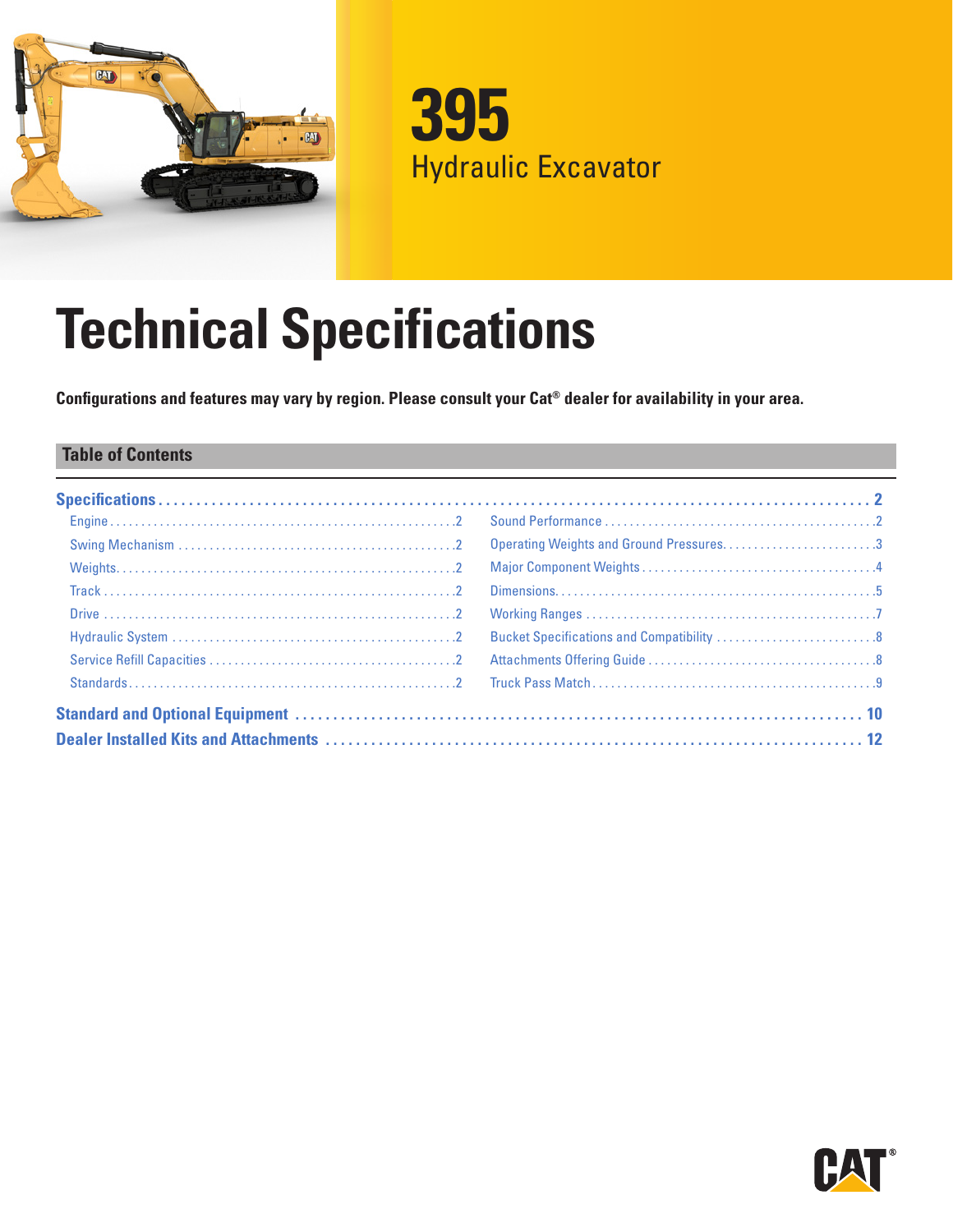# <span id="page-1-0"></span>**395 Hydraulic Excavator Specifications**

| <b>Engine</b>                                                    |                                                                                                                                                                                                                                                                                                                                    |                         |
|------------------------------------------------------------------|------------------------------------------------------------------------------------------------------------------------------------------------------------------------------------------------------------------------------------------------------------------------------------------------------------------------------------|-------------------------|
| Engine Model                                                     | $Cat^{\circledR}$ C18                                                                                                                                                                                                                                                                                                              |                         |
| Net Power – ISO 9249:2007                                        | 404 kW                                                                                                                                                                                                                                                                                                                             | 542 hp                  |
| Engine Power – ISO $14396:2002$                                  | $405$ kW                                                                                                                                                                                                                                                                                                                           | 543 hp                  |
| Bore                                                             | $145 \text{ mm}$                                                                                                                                                                                                                                                                                                                   | $6 \text{ in}$          |
| Stroke                                                           | 183 mm                                                                                                                                                                                                                                                                                                                             | 7 in                    |
| Displacement                                                     | 18.1 L                                                                                                                                                                                                                                                                                                                             | $1,105$ in <sup>3</sup> |
| $\mathbf{r}$ , and the set of the set of the set of $\mathbf{r}$ | $\mathbf{v}$ $\mathbf{v}$ $\mathbf{v}$ $\mathbf{v}$ $\mathbf{v}$ $\mathbf{v}$ $\mathbf{v}$ $\mathbf{v}$ $\mathbf{v}$ $\mathbf{v}$ $\mathbf{v}$ $\mathbf{v}$ $\mathbf{v}$ $\mathbf{v}$ $\mathbf{v}$ $\mathbf{v}$ $\mathbf{v}$ $\mathbf{v}$ $\mathbf{v}$ $\mathbf{v}$ $\mathbf{v}$ $\mathbf{v}$ $\mathbf{v}$ $\mathbf{v}$ $\mathbf{$ |                         |

Biodiesel Capability  $Up to B20^{(1)}$ 

• Engine meets China Nonroad Stage III emission standards (U.S. EPA Tier 3 and EU Stage IIIA equivalent).

- Recommended for use up to 4500 m (14,760 ft) altitude with engine power derate above 3000 m (9,840 ft).
- Net power available at the flywheel when the engine is equipped with fan, air cleaner, muffler, and alternator with engine speed at 1,900 rpm.
- Advertised power is tested per the specified standard in effect at the time of manufacture.
- (1)Cat engines are compatible with the following renewable, alternative, and bio-fuels\* with lower greenhouse gas emission impact:
	- $\checkmark$  Up to B20 biodiesel (FAME)\*\*
	- $\checkmark$  Up to 100% HVO and GTL renewable fuels
- *\*\*Refer to guidelines for successful application. Please consult your Cat dealer or "Caterpillar Machine Fluids Recommendations" (SEBU6250) for details.*
- *\*\*For use of blends up to B100, consult your Cat dealer.*

### **Swing Mechanism**

| $6.3$ rpm                       |                |
|---------------------------------|----------------|
| $362 \text{ kN} \cdot \text{m}$ | 267,333 lbf-ft |
|                                 |                |

### **Weights**

| <b>Operating Weight</b> | 94 100 kg | 207,400 lb |
|-------------------------|-----------|------------|
|                         |           |            |

• Long Variable Gauge undercarriage, Mass boom, M2.92JC (9'7") stick, SDV  $6.5 \text{ m}^3$   $(8.5 \text{ yd}^3)$  bucket,  $650 \text{ mm}$   $(26")$  double grouser shoes and 15.45 mt (34,060 lb) counterweight.

#### **Track**

| <b>Optional Track Shoes Width</b>       | 750 mm           | 30 in   |
|-----------------------------------------|------------------|---------|
| <b>Optional Track Shoes Width</b>       | $650 \text{ mm}$ | $26$ in |
| Number of Shoes (each side)             | 51               |         |
| Number of Track Rollers (each side)     | 9                |         |
| Number of Carrier Rollers (each side) 3 |                  |         |

#### **Drive**

| Maximum Gradeability | $35^{\circ}/70\%$  |               |
|----------------------|--------------------|---------------|
| Maximum Travel Speed | $4.6 \text{ km/h}$ | $2.8$ mph     |
| Maximum Drawbar Pull | 581 kN             | $130,614$ lbf |

#### **Hydraulic System**

| Main System - Maximum Flow     | 1064 L/min       | 281 gal/min      |
|--------------------------------|------------------|------------------|
| Implement                      | $(532 \times 2)$ | $(141 \times 2)$ |
|                                | pumps)           | pumps)           |
| Swing System – Maximum Flow    | $295$ L/min      | 78 gal/min       |
| Maximum Pressure - Equipment - | 37 000 kPa       | 5,366 psi        |
| Implement                      |                  |                  |
| Maximum Pressure - Travel      | 35 000 kPa       | 5,076 psi        |
| Maximum Pressure – Swing       | 31 000 kPa       | 4,496 psi        |
| Boom Cylinder – Bore           | $210 \text{ mm}$ | $8$ in           |
| Boom Cylinder – Stroke         | 1967 mm          | $77$ in          |
| Stick Cylinder – Bore          | $225 \text{ mm}$ | $9$ in           |
| Stick Cylinder – Stroke        | $2262$ mm        | 89 in            |
| JC Bucket Cylinder - Bore      | $220 \text{ mm}$ | $9$ in           |
| JC Bucket Cylinder – Stroke    | 1586 mm          | $62$ in          |

# **Service Refill Capacities**

| <b>Fuel Tank Capacity</b>                  | 1220L | $322$ gal |  |
|--------------------------------------------|-------|-----------|--|
| Cooling System                             | 71 L  | $19$ gal  |  |
| Engine Oil (with filter)                   | 67 L  | 18 gal    |  |
| Swing Drive (each)                         | 24 L  | 6 gal     |  |
| Final Drive (each)                         | 20L   | 5 gal     |  |
| Hydraulic System (including tank)          | 740 L | $195$ gal |  |
| Hydraulic Tank<br>(including suction pipe) | 372 L | 98 gal    |  |

#### **Standards**

| <b>Brakes</b> | ISO 10265:2008 |
|---------------|----------------|
| Cab/FOGS      | ISO 10262:1998 |

## **Sound Performance**

| ISO 6395 (external)   | $109 \text{ dB}(A)$ |
|-----------------------|---------------------|
| ISO 6396 (inside cab) | $80 \text{ dB}(A)$  |

- When properly installed and maintained, the cab offered by Caterpillar, when tested with doors and windows closed according to ANSI/SAE J1166 OCT98, meets OSHA and MSHA requirements for operator sound exposure limits in effect at time of manufacture.
- Hearing protection may be needed when operating with an open operator station and cab (when not properly maintained or doors/ windows open) for extended periods or in a noisy environment.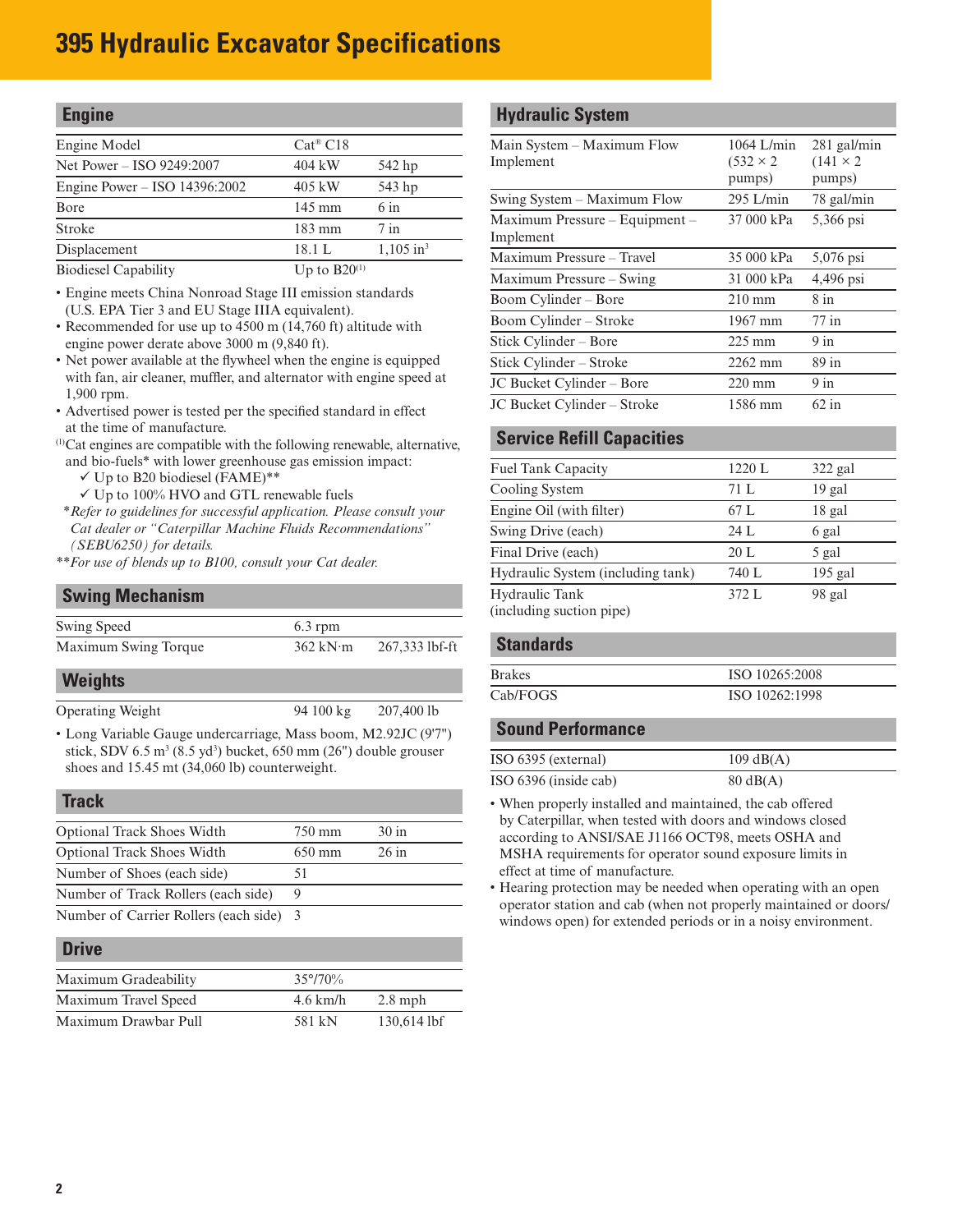# <span id="page-2-0"></span>**Operating Weights and Ground Pressures**

|                                                                                         | 650 mm (26")<br><b>Double Grouser Shoes</b> |                           | 750 mm (30")<br><b>Double Grouser Shoes</b> |                           |
|-----------------------------------------------------------------------------------------|---------------------------------------------|---------------------------|---------------------------------------------|---------------------------|
|                                                                                         | Weight                                      | Ground<br><b>Pressure</b> | Weight                                      | Ground<br><b>Pressure</b> |
| <b>Base Machine Configurations</b>                                                      | kg<br>(Ib)                                  | kPa<br>(psi)              | kg<br>(1 <sub>b</sub> )                     | kPa<br>(psi)              |
| <b>Base Frame with Track Rollers and Carrier Rollers</b>                                |                                             |                           |                                             |                           |
| 15.45 mt (34,060 lb) Counterweight + Long Variable Gauge Undercarriage Base Machine     |                                             |                           |                                             |                           |
| Mass Boom + M2.92JC (9'7") Stick + 6.5 m <sup>3</sup> (8.5 yd <sup>3</sup> ) SDV Bucket | 94 100<br>(207, 400)                        | 127.7<br>(18.5)           | 94 900<br>(209, 300)                        | 111.7<br>(16.2)           |
| Mass Boom + M2.92JC (9'7") Stick + 7.0 m <sup>3</sup> (9.15 yd <sup>3</sup> ) GD Bucket | 93 100<br>(205, 200)                        | 126.4<br>(18.3)           | 93 900<br>(207, 100)                        | 110.5<br>(16.0)           |

All operating weights include a 90% fuel tank with 75 kg (165 lb) operator.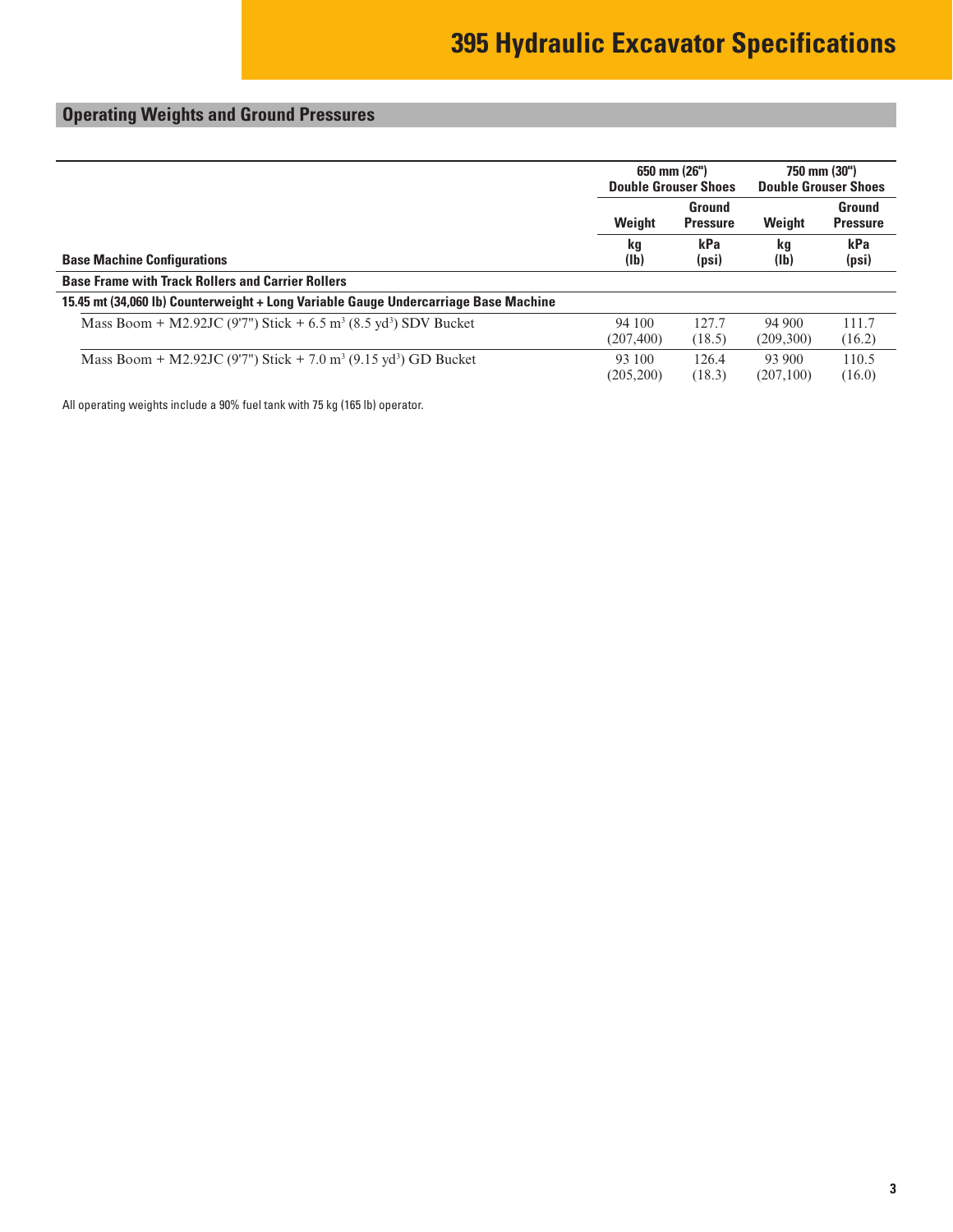# <span id="page-3-0"></span>**Major Component Weights**

|                                                                                                                                                                                       | kg     | <b>Ib</b> |
|---------------------------------------------------------------------------------------------------------------------------------------------------------------------------------------|--------|-----------|
| Base Machine Weight: including upperframe, undercarriage, counterweight, boom cylinders,<br>without boom, stick, bucket, stick cylinder, bucket cylinder, tracks, fuel tank, operator |        |           |
| With 15.45 mt (34,060 lb) Counterweight, Swing Frame, Base Frame with Track Rollers and Carrier Rollers                                                                               | 61 910 | 136,480   |
| <b>Track Shoes:</b>                                                                                                                                                                   |        |           |
| 650 mm (26") Width, 20.5 mm (0.8") Thick, Double Grouser Track Shoes                                                                                                                  | 9290   | 20,470    |
| 750 mm (30") Width, 20.5 mm (0.8") Thick, Double Grouser Track Shoes                                                                                                                  | 10 160 | 22,400    |
| Two Boom Cylinders                                                                                                                                                                    | 1820   | 4,010     |
| Weight of 90% Fuel Tank and 75 kg (165 lb) Operator                                                                                                                                   | 1010   | 2,230     |
| Counterweight:                                                                                                                                                                        |        |           |
| 15.45 mt (34,060 lb) Counterweight                                                                                                                                                    | 15450  | 34,060    |
| Swing Frame                                                                                                                                                                           | 9100   | 20,060    |
| Long Variable Gauge Undercarriage:                                                                                                                                                    |        |           |
| Base Frame with Track Rollers and Carrier Rollers for Long Variable Gauge Undercarriage                                                                                               | 24 170 | 53,290    |
| Boom (including lines, pins, stick cylinder):                                                                                                                                         |        |           |
| Mass Boom 7.25 m (23'9")                                                                                                                                                              | 8560   | 18,880    |
| Stick (including lines, pins, bucket cylinder, bucket linkage):                                                                                                                       |        |           |
| Mass Stick M2.92JC (9'7")                                                                                                                                                             | 5510   | 12,150    |
| Bucket (without linkage):                                                                                                                                                             |        |           |
| $6.5 \text{ m}^3$ (8.5 yd <sup>3</sup> ) SDV                                                                                                                                          | 7790   | 17,170    |
| $7.0 \text{ m}^3 (9.15 \text{ yd}^3)$ GD                                                                                                                                              | 6780   | 14,950    |
| Quick Coupler:                                                                                                                                                                        |        |           |
| Pin Grabber Quick Coupler                                                                                                                                                             | 1730   | 3,820     |

**4**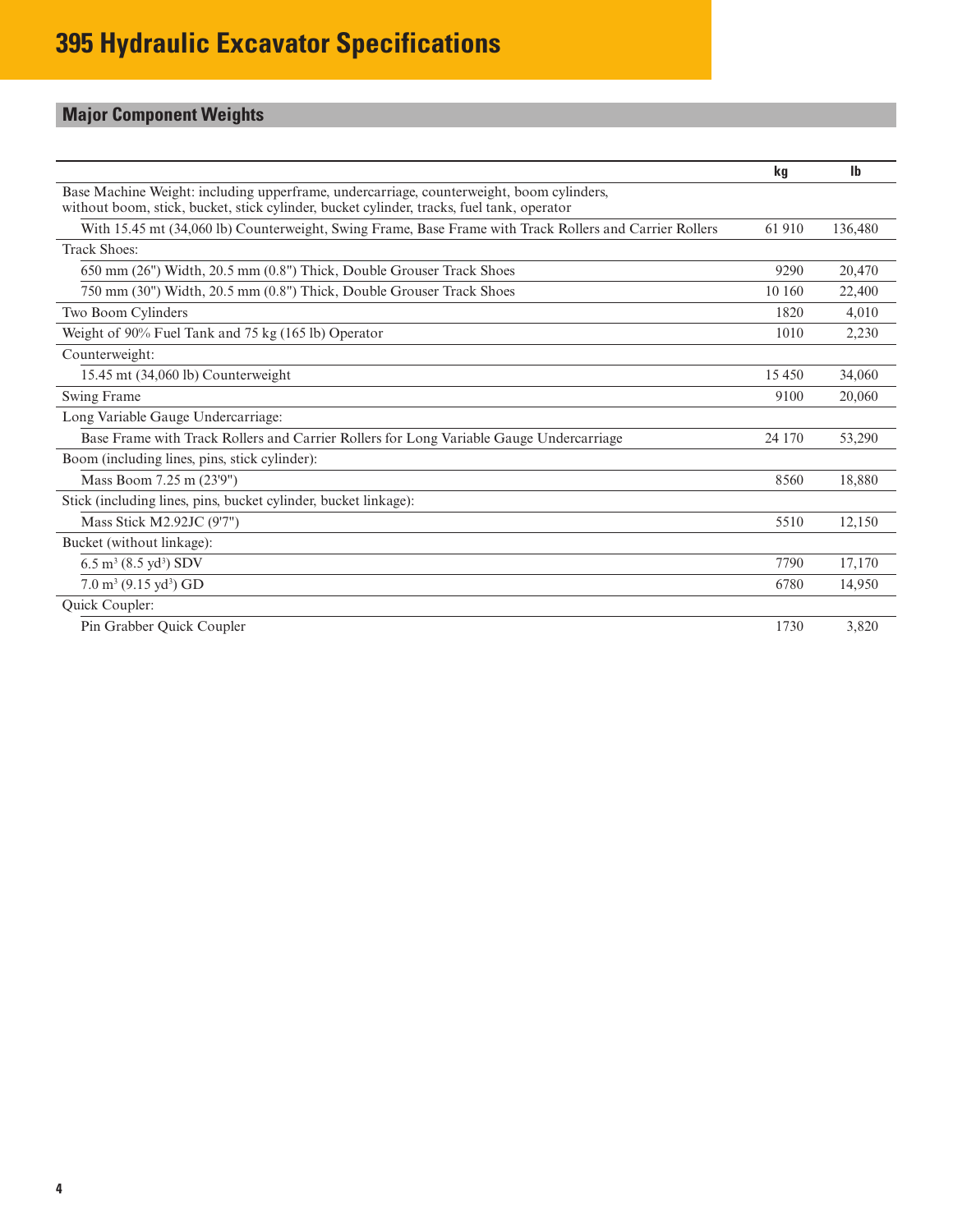# <span id="page-4-0"></span>**Dimensions**

All dimensions are approximate and may vary depending on bucket selection.



| <b>Boom Option</b><br><b>Mass Boom</b><br>7.25 m (23'9") |                                     |         |  |  |
|----------------------------------------------------------|-------------------------------------|---------|--|--|
| <b>Stick Option</b>                                      | <b>Mass Stick</b><br>M2.92JC (9'7") |         |  |  |
| 1 Machine Height:                                        |                                     |         |  |  |
| Top of Cab Height                                        | 3670 mm                             | 12'0''  |  |  |
| Top of FOGS Height                                       | 3810 mm                             | 12'6''  |  |  |
| Handrails Height                                         | 3750 mm                             | 12'4''  |  |  |
| With Boom/Stick/Bucket Installed                         | 5290 mm                             | 17'4"   |  |  |
| With Boom/Stick Installed                                | 4490 mm                             | 14'9"   |  |  |
| With Boom Installed                                      | 3940 mm                             | 12'11"  |  |  |
| With Boom/Stick/Bucket Installed (with auxiliary lines)  | 5310 mm                             | 17'5''  |  |  |
| With Boom/Stick Installed (with auxiliary lines)         | 4560 mm                             | 15'0''  |  |  |
| With Boom Installed (with auxiliary lines)               | 4010 mm                             | 13'2''  |  |  |
| 2 Machine Length:                                        |                                     |         |  |  |
| With Boom/Stick/Bucket Installed                         | 13 990 mm                           | 45'11"  |  |  |
| With Boom/Stick Installed                                | 13 770 mm                           | 45'2''  |  |  |
| With Boom Installed                                      | 11 980 mm                           | 39'4"   |  |  |
| With Boom/Stick/Bucket Installed (with auxiliary lines)  | 13 990 mm                           | 45'11"  |  |  |
| With Boom/Stick Installed (with auxiliary lines)         | 13 770 mm                           | 45'2"   |  |  |
| With Boom Installed (with auxiliary lines)               | 11 990 mm                           | 39'4"   |  |  |
| 3 Upperframe Width:                                      |                                     |         |  |  |
| Without Walkways                                         | 3490 mm                             | 11'5''  |  |  |
| With Walkways                                            | 4510 mm                             | 14'10'' |  |  |
| Walkways Width                                           | 500 mm                              | 1'8''   |  |  |
| 4 Tail Swing Radius                                      | 4840 mm                             | 15'11"  |  |  |
| <b>5</b> Counterweight Clearance                         | 1640 mm                             | 5'5''   |  |  |
| <b>6</b> Ground Clearance                                | 830 mm                              | 2.9"    |  |  |

*(continued on next page)*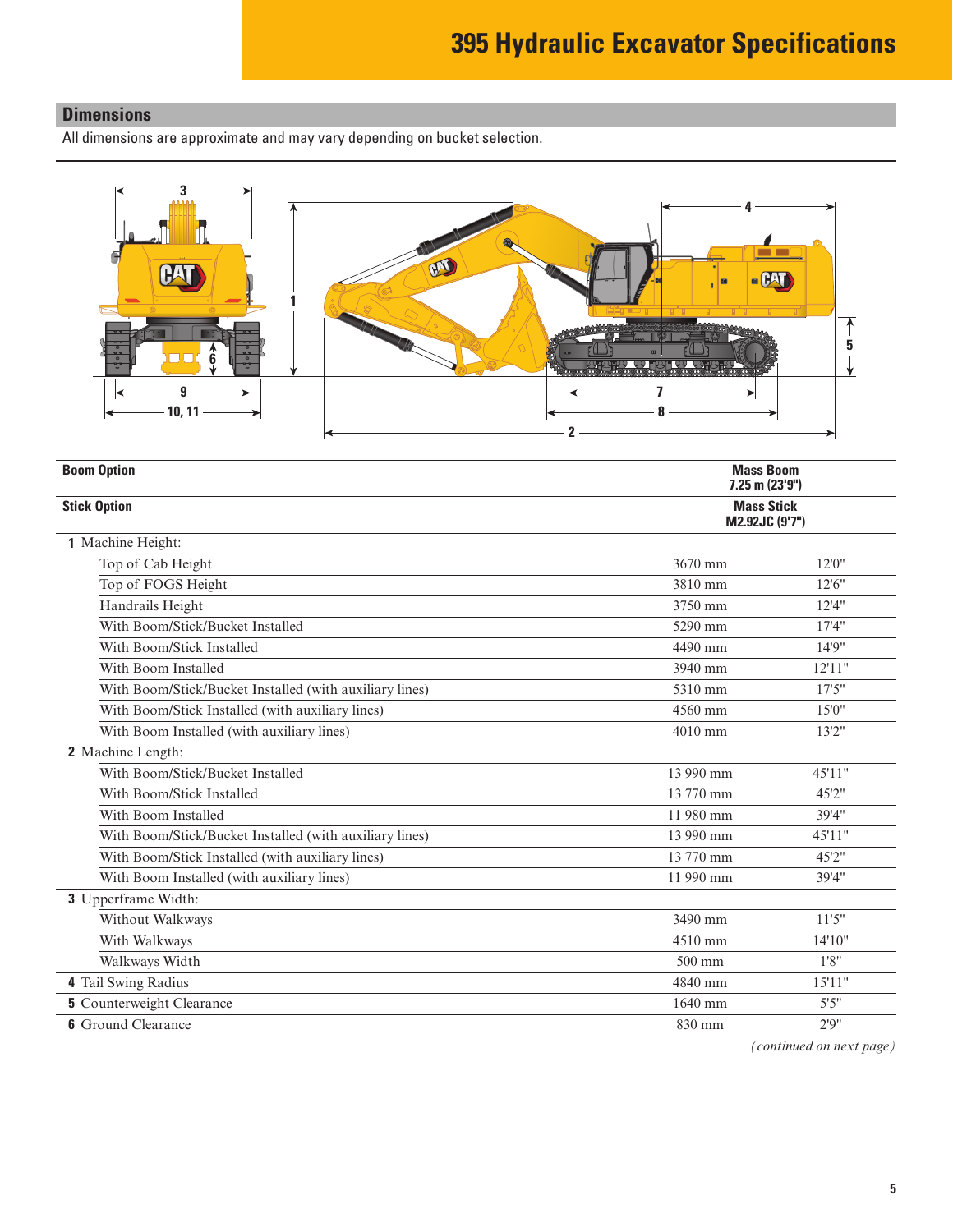# **Dimensions** *(continued)*

All dimensions are approximate and may vary depending on bucket selection.



| <b>Boom Option</b>                               | <b>Mass Boom</b>                    | $7.25$ m $(23'9'')$ |
|--------------------------------------------------|-------------------------------------|---------------------|
| <b>Stick Option</b>                              | <b>Mass Stick</b><br>M2.92JC (9'7") |                     |
| 7 Track Length – Length to Center of Rollers     | 5120 mm                             | 16'10"              |
| 8 Track Length                                   | 6350 mm                             | 20'10"              |
| 9 Track Gauge:                                   |                                     |                     |
| Retracted                                        | 2750 mm                             | 9'0''               |
| Extended                                         | 3510 mm                             | 11'6''              |
| <b>10</b> Track Width – Retracted:               |                                     |                     |
| 650 mm (26") Shoes                               | 3400 mm                             | 11'2''              |
| 750 mm (30") Shoes                               | 3500 mm                             | 11'6''              |
| Track Width - Extended:                          |                                     |                     |
| 650 mm (26") Shoes                               | 4160 mm                             | 13'8"               |
| 750 mm (30") Shoes                               | 4260 mm                             | 14'0''              |
| 11 Undercarriage Width – Retracted (with steps): |                                     |                     |
| 650 mm (26") Shoes                               | 3690 mm                             | 12'1''              |
| 750 mm (30") Shoes                               | 3690 mm                             | 12'1''              |
| Undercarriage Width – Extended (with steps):     |                                     |                     |
| 650 mm (26") Shoes                               | 4450 mm                             | 14'7''              |
| 750 mm (30") Shoes                               | 4450 mm                             | 14'7''              |
| <b>Bucket Type</b>                               | GD                                  |                     |
| <b>Bucket Capacity</b>                           | 7.0 m <sup>3</sup>                  | $9.15 \text{ yd}^3$ |
| <b>Bucket Tip Radius</b>                         | 2440 mm                             | 8'0''               |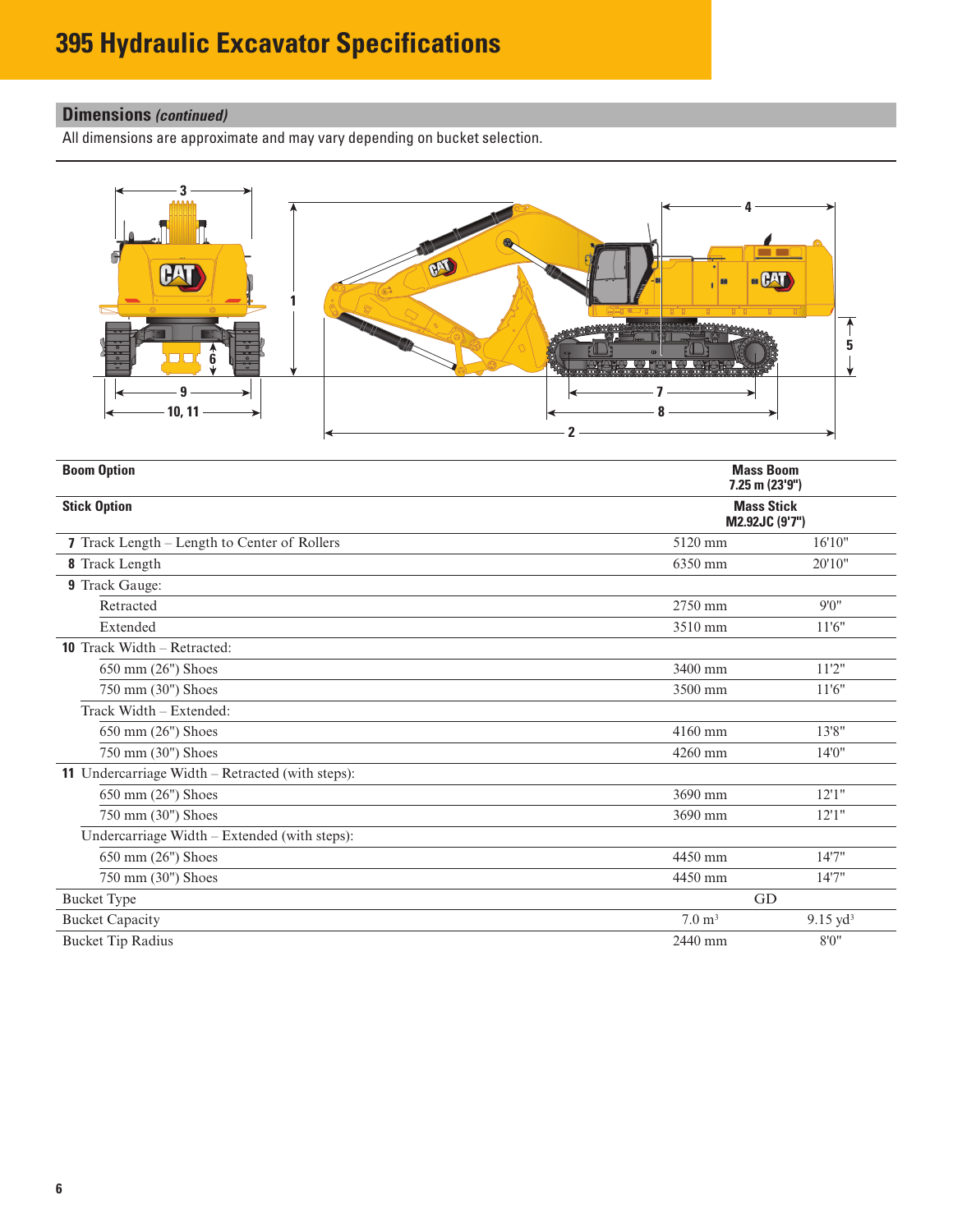# <span id="page-6-0"></span>**Working Ranges**

All dimensions are approximate and may vary depending on bucket selection.



| <b>Boom Option</b>                                  |                                     | <b>Mass Boom</b><br>7.25 m (23'9") |  |  |  |
|-----------------------------------------------------|-------------------------------------|------------------------------------|--|--|--|
| <b>Stick Option</b>                                 | <b>Mass Stick</b><br>M2.92JC (9'7") |                                    |  |  |  |
| <b>1</b> Maximum Digging Depth                      | 7100 mm                             | 23'4"                              |  |  |  |
| <b>2</b> Maximum Reach at Ground Line               | 12 170 mm                           | 39'11"                             |  |  |  |
| <b>3</b> Maximum Cutting Height                     | 12 340 mm                           | 40'6"                              |  |  |  |
| 4 Maximum Loading Height                            | $8050$ mm                           | 26'5''                             |  |  |  |
| <b>5</b> Minimum Loading Height                     | 3750 mm                             | 12'4"                              |  |  |  |
| 6 Maximum Depth Cut for 2440 mm (8'0") Level Bottom | 6960 mm                             | 22'10"                             |  |  |  |
| <b>7</b> Maximum Vertical Wall Digging Depth        | 4600 mm                             | 15'1''                             |  |  |  |
| Bucket Digging Force (ISO)                          | 497 kN                              | 111,820 lbf                        |  |  |  |
| Stick Digging Force (ISO)                           | 393 kN                              | 88,420 lbf                         |  |  |  |
| <b>Bucket Type</b>                                  | GD                                  |                                    |  |  |  |
| <b>Bucket Capacity</b>                              | $7.0 \text{ m}^3$                   | $9.15 \text{ yd}^3$                |  |  |  |
| <b>Bucket Tip Radius</b>                            | 2440 mm                             | 8'0''                              |  |  |  |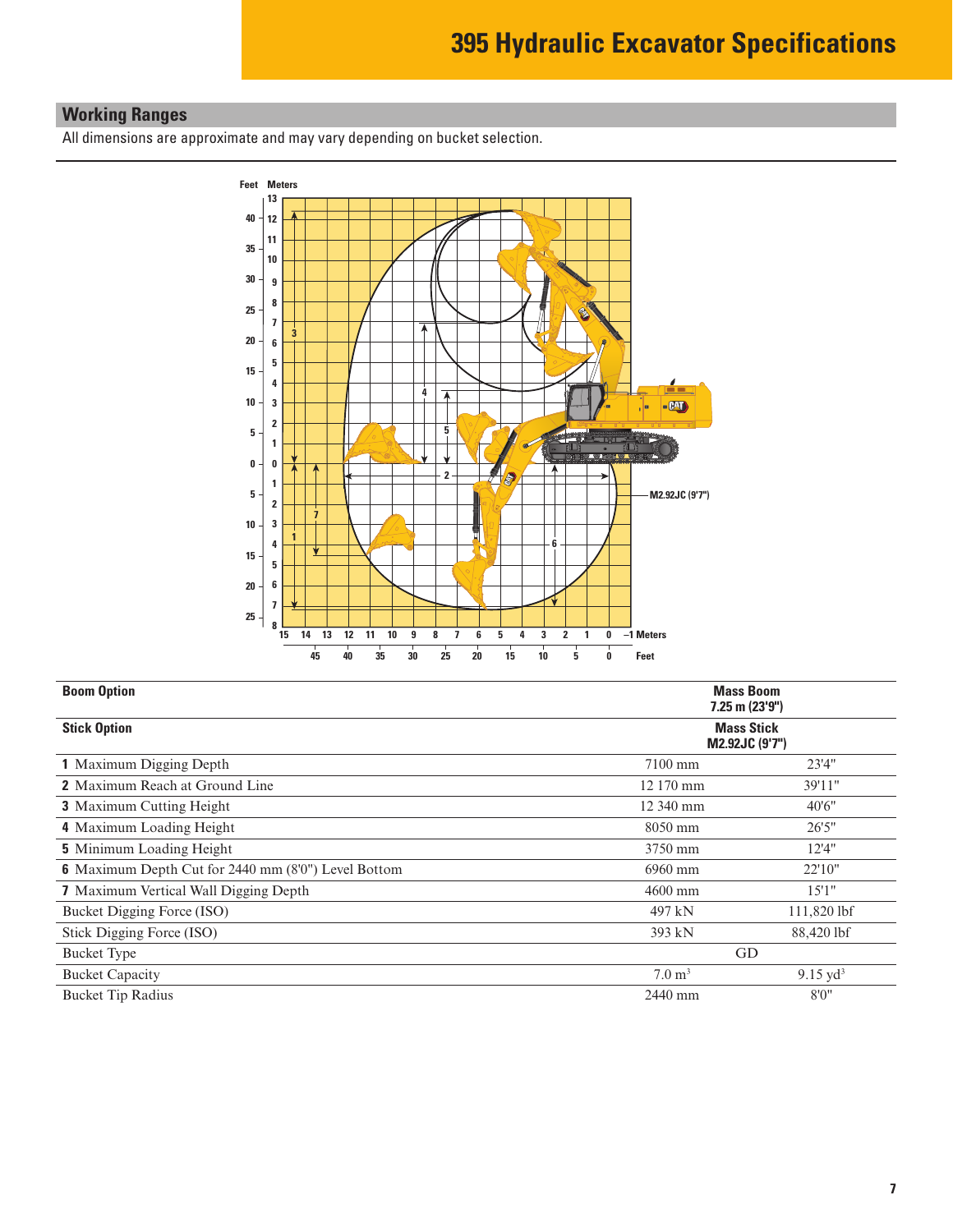# <span id="page-7-0"></span>**Bucket Specifications and Compatibility**

|                                  |         |      |              |                |                                             |        |                           |                           | <b>Long VG Undercarriage</b>          |
|----------------------------------|---------|------|--------------|----------------|---------------------------------------------|--------|---------------------------|---------------------------|---------------------------------------|
|                                  |         |      |              |                |                                             |        |                           |                           | 15.45 mt (34,060 lb)<br>Counterweight |
|                                  |         |      | <b>Width</b> | Capacity       |                                             | Weight |                           | <b>Fill</b>               | 7.25 m (23'9") Mass Boom              |
|                                  | Linkage | mm   | in           | m <sup>3</sup> | Vd <sup>3</sup>                             | kg     | $\mathsf{I}^{\mathsf{b}}$ | $\frac{0}{0}$             | M2.92 m (9'7")                        |
| <b>Pin-On (No Quick Coupler)</b> |         |      |              |                |                                             |        |                           |                           |                                       |
| <b>General Duty</b>              | JC      | 2600 | 102          | 6.50           | 8.50                                        | 6237   | 13,749                    | 100                       | $\ominus$                             |
|                                  | JC      | 2800 | 110          | 7.00           | 9.15                                        | 6508   | 14,347                    | 100                       | $\ominus$                             |
| Severe Duty                      | JC      | 2722 | 106          | 6.50           | 8.50                                        | 7380   | 16,269                    | 90                        | $\ominus$                             |
| <b>Heavy Duty Abrasion</b>       | JC      | 2700 | 106          | 7.10           | 9.29                                        | 6701   | 14,773                    | 100                       | $\ominus$                             |
| Severe Duty - Spade Edge         | JC      | 2650 | 104          | 6.50           | 8.50                                        | 7365   | 16,236                    | 90                        | $\ominus$                             |
| Severe Duty - Extreme            | JC      | 2500 | 98           | 5.70           | 7.50                                        | 7687   | 16,946                    | 90                        | $\odot$                               |
|                                  | JC      | 2600 | 102          | 6.00           | 7.85                                        | 7873   | 17,356                    | 90                        | $\circledcirc$                        |
| Extreme Duty - Spade Edge        | JC      | 2550 | 100          | 6.00           | 7.85                                        | 8523   | 18,791                    | 90                        | $\ominus$                             |
|                                  |         |      |              |                | Maximum load with pin-on (payload + bucket) |        |                           | kg                        | 17 122                                |
|                                  |         |      |              |                |                                             |        |                           | $\mathsf{I}^{\mathsf{b}}$ | 37,748                                |

The above loads are in compliance with hydraulic excavator standard EN474-5:2006+A3:2013, they do not exceed 87% of hydraulic lifting capacity or 75% of tipping capacity with front linkage fully extended at ground line with bucket curled.

Capacity based on ISO 7451:2007.

Caterpillar recommends using appropriate work tools to maximize the value customers receive from our products. Use of work tools, including buckets, which are outside of Caterpillar's recommendations or specifications for weight, dimensions, flows, pressures, etc. may result in less-than-optimal performance, including but not limited to reductions in production, stability, reliability, and component durability. Improper use of a work tool resulting in sweeping, prying, twisting and/or catching of heavy loads will reduce the life of the boom and stick.

### **Attachments Offering Guide**

Not all Attachments are available in all regions. Consult your Cat dealer for configurations available in your region.

 $\checkmark$  Match

| <b>PIN-ON ATTACHMENTS</b> |                     |                          |
|---------------------------|---------------------|--------------------------|
| <b>Boom Type</b>          |                     | <b>Mass</b>              |
| <b>Stick Length</b>       |                     | $2.92 \text{ m} (9'7'')$ |
| Hydraulic Hammers         | H <sub>2</sub> 15 S |                          |

**Maximum Material Density:** 1800 kg/m3 (3,000 lb/yd3 )

1500 kg/m3 (2,500 lb/yd3 )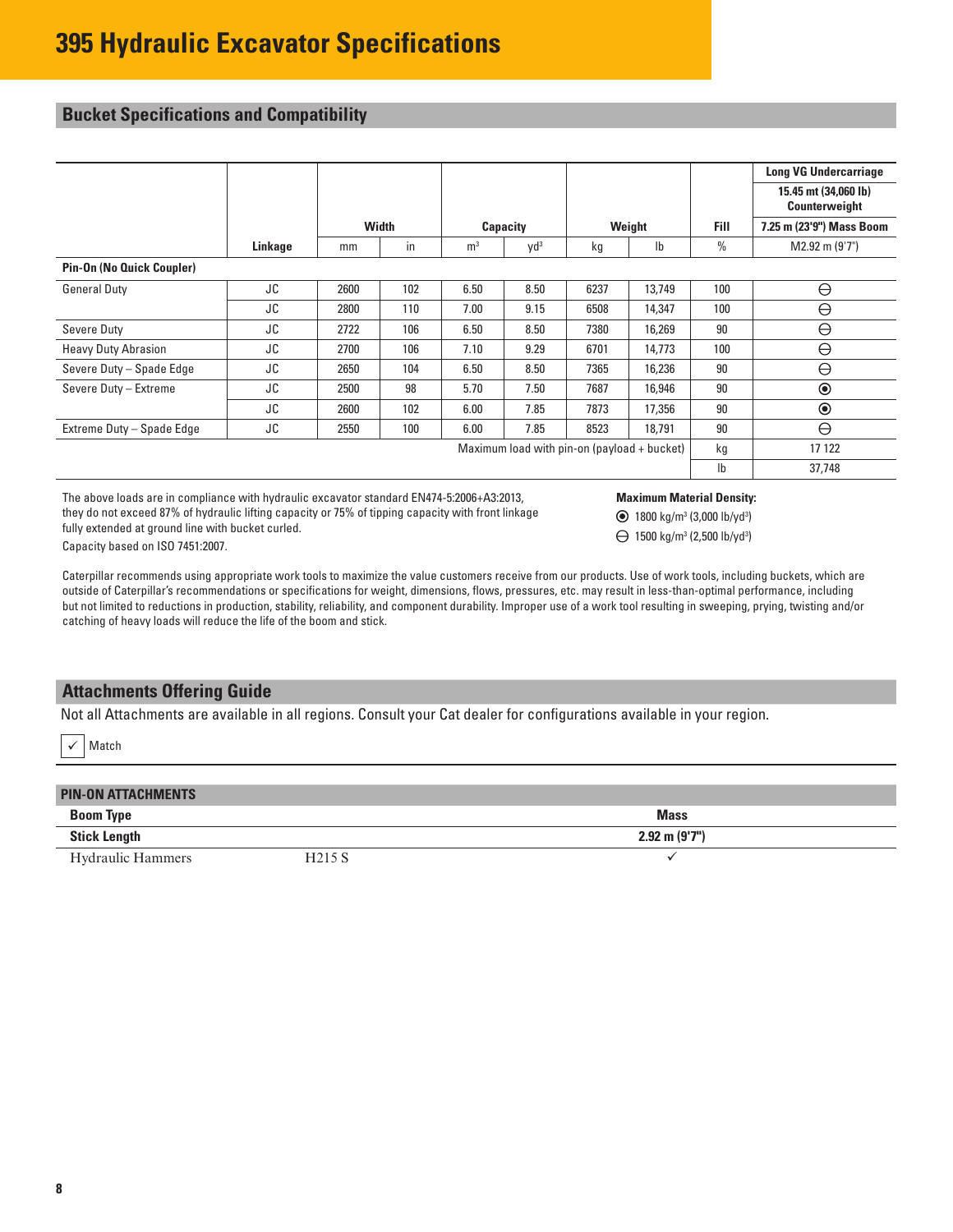# **395 Hydraulic Excavator Specifications**

<span id="page-8-0"></span>

| <b>Truck Pass Match</b> |                                   |                                               |              |            |              |              |            |               |         |         |                                    |              |      |                            |
|-------------------------|-----------------------------------|-----------------------------------------------|--------------|------------|--------------|--------------|------------|---------------|---------|---------|------------------------------------|--------------|------|----------------------------|
|                         |                                   | <b>Hauler</b>                                 | 725          | 730        | 730 EJ       | 735          |            | 740 EJ 740 GC | 745     | 770G    | 772G                               | 773G         |      | 775G 777G                  |
|                         |                                   | $Capacity -$<br>metric tonnes<br>(short tons) | 24<br>(26.5) | 28<br>(31) | 27.1<br>(30) | 32<br>(35.3) | 38<br>(42) | 36.3<br>(40)  | 41      | 38.2    | 46.8<br>$(45.2)$ $(42.1)$ $(51.6)$ | 55.3<br>(61) | 64.6 | 96.6<br>$(71.3)$ $(106.4)$ |
| <b>Model</b>            | <b>Bucket Size</b>                | <b>Material</b>                               |              |            |              |              |            |               |         |         |                                    |              |      |                            |
| 395                     | 6.5 $m^3$ (8.50 yd <sup>3</sup> ) | <b>Earth</b>                                  |              |            |              |              | $3 - 4$    |               | 4       | $3 - 4$ | $4 - 5$                            | $5-6$        | 6    |                            |
|                         |                                   | Limestone                                     |              |            |              | $3 - 4$      | $4 - 5$    | 4             | $4 - 5$ | $4 - 5$ |                                    | 6            |      |                            |
|                         |                                   |                                               |              |            |              |              |            |               |         |         |                                    |              |      |                            |

|                         | Earth                                             | Limestone                                         |
|-------------------------|---------------------------------------------------|---------------------------------------------------|
| <b>Material Density</b> | $1600 \text{ kg/m}^3$ (2,697 lb/yd <sup>3</sup> ) | $1540 \text{ kg/m}^3$ (2,596 lb/yd <sup>3</sup> ) |
| <b>Fill Factor</b>      | $100\%$                                           | $90\%$                                            |
| <b>Minimum Passes</b>   |                                                   |                                                   |
| <b>Maximum Passes</b>   |                                                   |                                                   |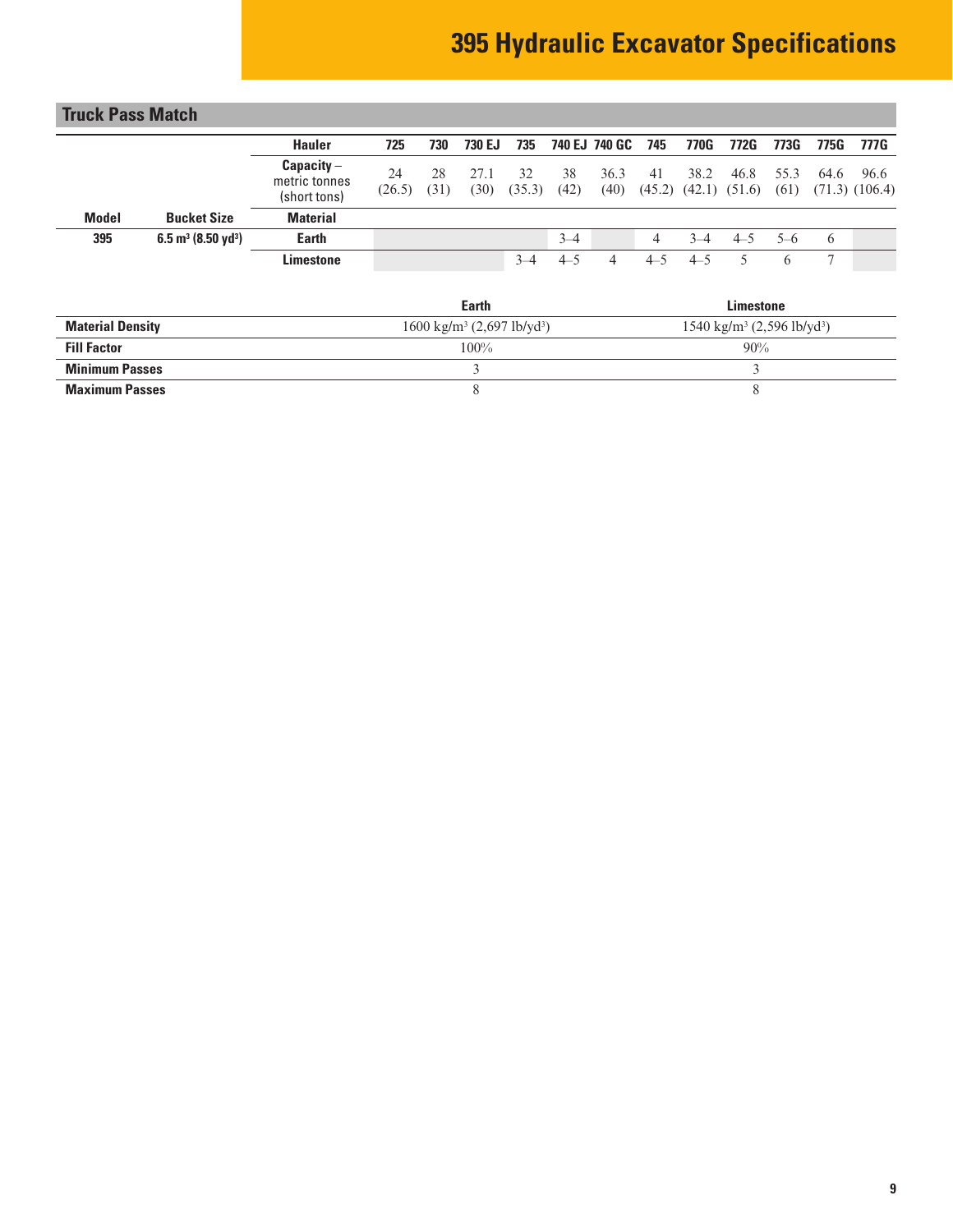# <span id="page-9-0"></span>**Standard and Optional Equipment**

Standard and optional equipment may vary. Consult your Cat<sup>®</sup> dealer for details.

|                                                                         | <b>Standard</b> | <b>Optional</b> |
|-------------------------------------------------------------------------|-----------------|-----------------|
| <b>BOOMS, STICKS AND LINKAGES</b>                                       |                 |                 |
| 7.25 m (23'9") Mass boom                                                |                 |                 |
| 2.92 m (9'7") Mass stick                                                |                 |                 |
| Bucket linkage, JC type without                                         |                 |                 |
| lifting eye                                                             |                 |                 |
| <b>CAB</b>                                                              |                 |                 |
| Sound suppressed cab with<br>viscous mounts                             | ✓               |                 |
| High-resolution 203 mm (8") LCD<br>touchscreen monitor                  |                 |                 |
| High-resolution 254 mm (10") LCD<br>touchscreen monitor                 |                 |                 |
| Automatic bi-level air conditioner                                      |                 |                 |
| Jog dial and shortcut keys for<br>monitor control                       |                 |                 |
| Keyless push-to-start engine control                                    |                 |                 |
| Height-adjustable console, infinite<br>with no tool                     |                 |                 |
| Tilt-up left-side console                                               |                 |                 |
| <b>Cat Stick Steer</b>                                                  |                 |                 |
| Heated seat with air-adjustable<br>suspension                           |                 |                 |
| 51 mm (2") orange seat belt                                             |                 |                 |
| Bluetooth® integrated radio (including<br>USB, aux port and microphone) | ✓               |                 |
| $2 \times 12V$ DC outlets                                               | ✓               |                 |
| Document storage                                                        | ✓               |                 |
| Cup and bottle holders                                                  | ✓               |                 |
| Openable two-piece front window                                         |                 |                 |
| Upper radial wiper with washer                                          | ✓               |                 |
| Openable polycarbonate skylight hatch                                   | $\checkmark$    |                 |
| LED dome light                                                          | ✓               |                 |
| Floor welcome light                                                     | ✓               |                 |
| Roller front sunscreen                                                  | ✓               |                 |
| Roller rear sunscreen                                                   |                 | ✓               |
| Rear window emergency exit                                              | ✓               |                 |
| Washable floor mat                                                      | ✓               |                 |
| Beacon ready                                                            | $\checkmark$    |                 |

|                                                          | <b>Standard</b> | <b>Optional</b> |
|----------------------------------------------------------|-----------------|-----------------|
| <b>CAT<sup>®</sup> TECHNOLOGY</b>                        |                 |                 |
| Cat Product Link™                                        | ✓               |                 |
| Work tool recognition                                    |                 |                 |
| Work tool tracking <sup>1</sup>                          |                 |                 |
| Auto hammer stop                                         |                 |                 |
| Remote Services capability                               |                 |                 |
| <b>ELECTRICAL SYSTEM</b>                                 |                 |                 |
| Maintenance-free 1,400 CCA<br>batteries $(\times 2)$     | ✓               |                 |
| Centralized electrical disconnect switch                 | $\checkmark$    |                 |
| Chassis light                                            |                 |                 |
| LED boom and cab lights                                  |                 |                 |
| <b>ENGINE</b>                                            |                 |                 |
| Cold start block heater                                  |                 |                 |
| Three selectable modes:                                  |                 |                 |
| Power, Smart, Eco                                        |                 |                 |
| Automatic engine speed control                           |                 |                 |
| Up to $4500$ m $(14,760$ ft) altitude<br>capability      |                 |                 |
| 52° C (126° F) high-ambient<br>cooling capacity          |                 |                 |
| $-18$ ° C (-0.4° F) cold start capability                |                 |                 |
| $-32^{\circ}$ C ( $-25^{\circ}$ F) cold start capability |                 |                 |
| Hydraulic reverse fan                                    | ✓               |                 |
| Double element air filter with integrated<br>pre-cleaner |                 |                 |
| Three vertical side-by-side cooling system               | ✓               |                 |
| Remote disable                                           |                 |                 |
| 95 Amp alternator                                        | ✓               |                 |

*(continued on next page)*

1 Paired with PL161 attachment locator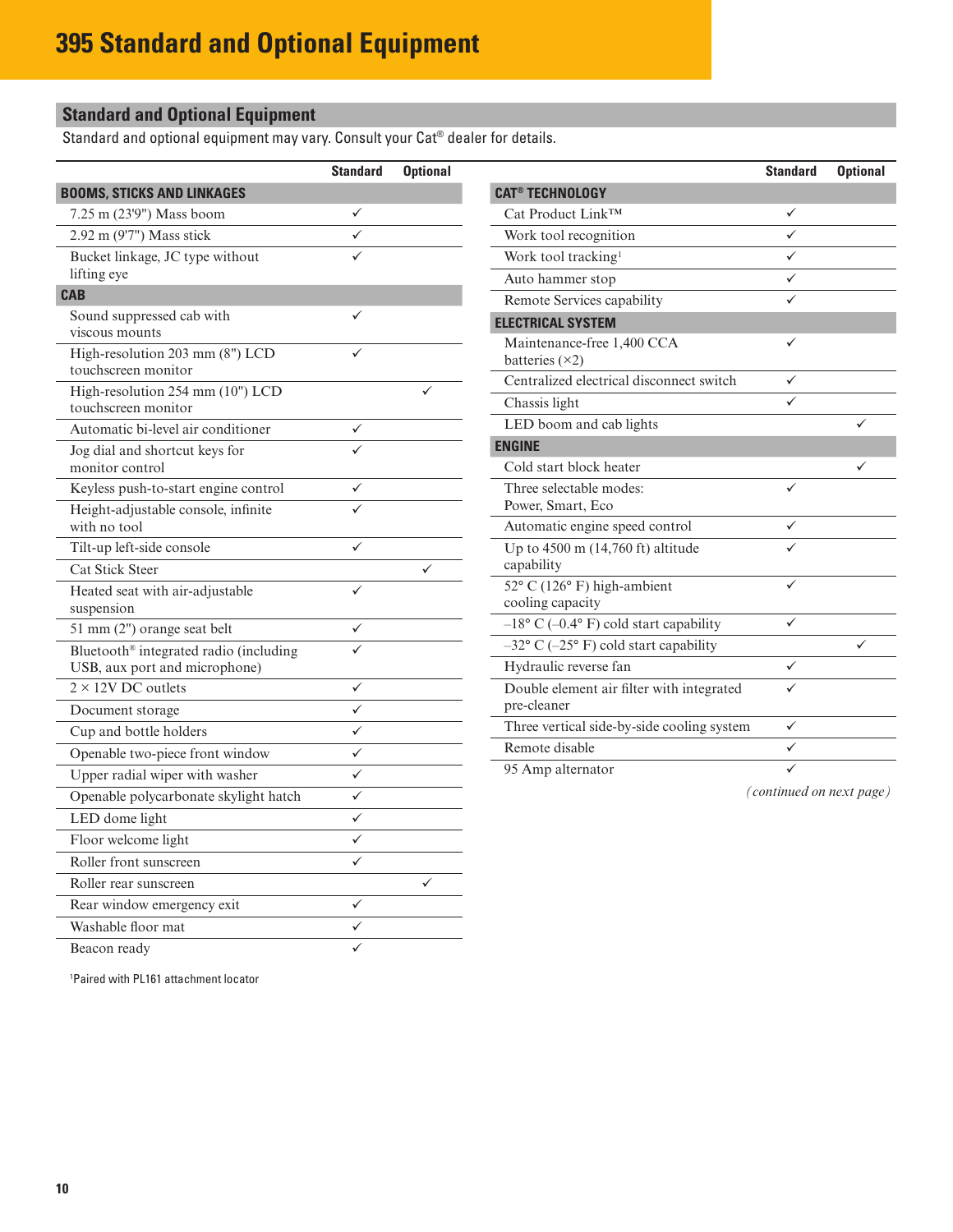# **Standard and Optional Equipment** *(continued)*

Standard and optional equipment may vary. Consult your Cat dealer for details.

|                                                  | <b>Standard</b> | <b>Optional</b> |                                   |
|--------------------------------------------------|-----------------|-----------------|-----------------------------------|
| <b>HYDRAULIC SYSTEM</b>                          |                 |                 | <b>SERVICE AND MA</b>             |
| Boom and stick regeneration circuit              | $\checkmark$    |                 | Auto lube ready                   |
| Electronic main control valve                    | ✓               |                 | Reversing cooli                   |
| Dedicated closed loop swing circuit              | ✓               |                 | Grouped locati                    |
| Automatic hydraulic oil warmup                   | ✓               |                 | and fuel filters                  |
| Automatic swing parking brake                    | ✓               |                 | Scheduled Oil S                   |
| High performance hydraulic return filter         | $\checkmark$    |                 | Electric refuelir                 |
| Two speed travel                                 | ✓               |                 | UNDERCARRIAGE                     |
| Bio hydraulic oil capability                     | ✓               |                 | Long variable g                   |
| Advanced tool control                            |                 | ✓               | Towing eye on                     |
| Medium-pressure auxiliary circuit                |                 | ✓               | Grease lubricat                   |
| Quick coupler circuit                            |                 | $\checkmark$    | Three-piece seg<br>guiding guards |
| <b>SAFETY AND SECURITY</b>                       |                 |                 | Two-piece full-l                  |
| Caterpillar One Key security system              | ✓               |                 | Swivel guard                      |
| Lockable external tool/storage box               | ✓               |                 | HD bottom gua                     |
| Lockable door, fuel, and hydraulic<br>tank locks | ✓               |                 | HD travel moto                    |
| Lockable fuel drain compartment                  | $\checkmark$    |                 | 15.45 mt (34,06                   |
| Service platforms with anti-skid plate           | ✓               |                 | 650 mm (26") d                    |
| Full handrail mount on platform                  | ✓               |                 | 750 mm (30") d                    |
| Standard visibility mirror package               | ✓               |                 |                                   |
| Signaling/warning horn                           | $\checkmark$    |                 |                                   |
| Ground-level secondary engine<br>shutoff switch  | $\checkmark$    |                 |                                   |
| Rearview camera                                  | ✓               |                 |                                   |
| Walkway                                          | ✓               |                 |                                   |
| Tilt-up walkway                                  |                 | ✓               |                                   |

|                                                     | <b>Standard</b> | <b>Optional</b> |
|-----------------------------------------------------|-----------------|-----------------|
| <b>SERVICE AND MAINTENANCE</b>                      |                 |                 |
| Auto lube ready                                     | ✓               |                 |
| Reversing cooling fans                              |                 |                 |
| Grouped location for engine oil<br>and fuel filters |                 |                 |
| Scheduled Oil Sampling (S.O.S <sup>SM</sup> ) ports | ✓               |                 |
| Electric refueling pump with auto shutoff           |                 |                 |
| <b>UNDERCARRIAGE AND STRUCTURES</b>                 |                 |                 |
| Long variable gauge undercarriage                   |                 |                 |
| Towing eye on base frame                            |                 |                 |
| Grease lubricated track                             |                 |                 |
| Three-piece segmented track<br>guiding guards       |                 |                 |
| Two-piece full-length track guiding guards          |                 |                 |
| Swivel guard                                        | ✓               |                 |
| HD bottom guard                                     |                 |                 |
| HD travel motor guard                               |                 |                 |
| $15.45$ mt $(34,060$ lb) counterweight              |                 |                 |
| 650 mm (26") double grouser track shoes             |                 |                 |
| 750 mm (30") double grouser track shoes             |                 |                 |